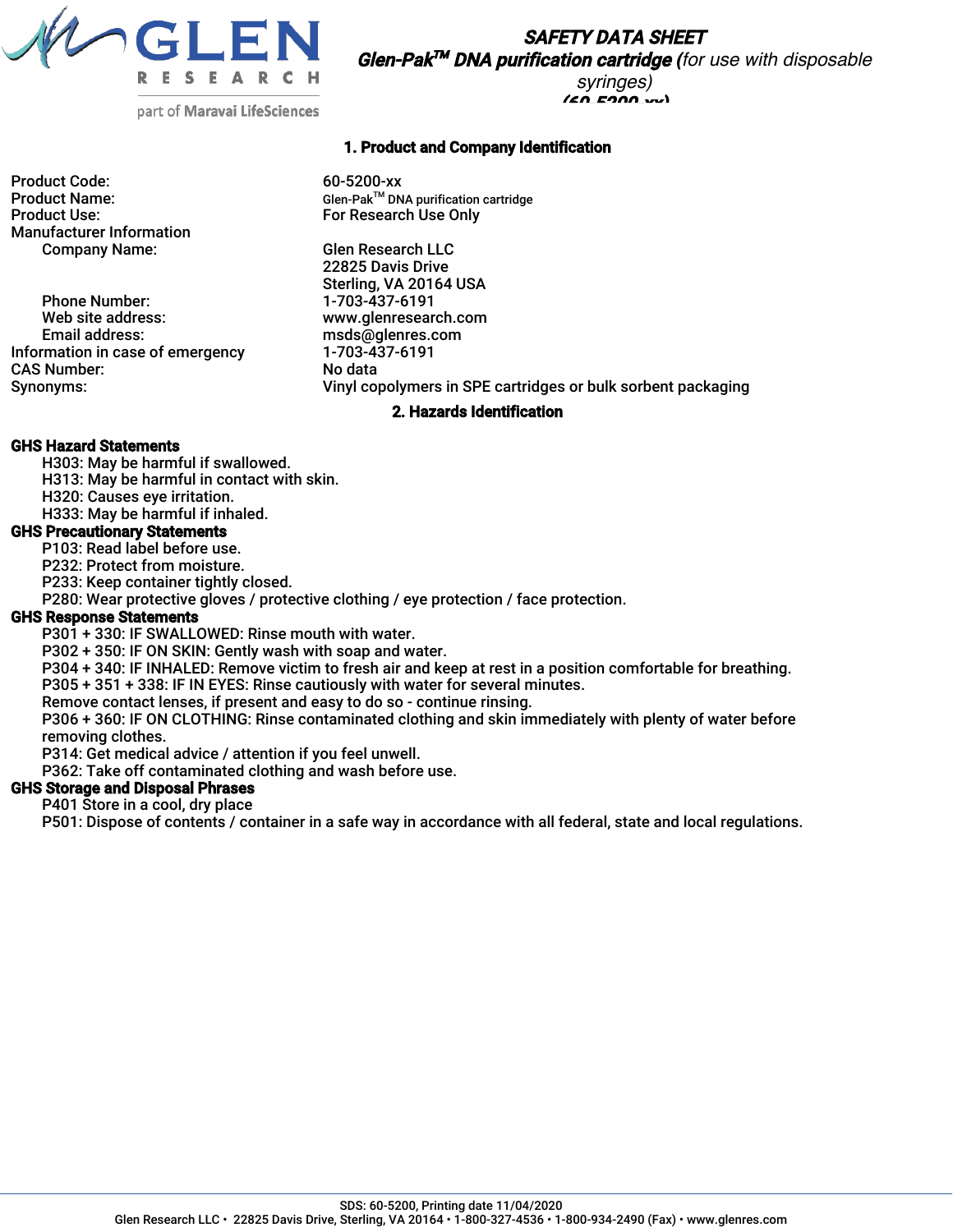# SAFETY DATA SHEET

Glen-Pak TM DNA purification cartridge *(for use with disposable syringes)* (60-5200-xx)

#### Emergency Overview

No known OSHA hazards. May cause eye, skin, and respiratory tract irritation. Avoid dust inhalation. Route(s) of Entry: Inhalation? Yes Skin? Yes Eyes? Yes Ingestion? Yes Potential Health Effects (Acute and Chronic) No data available. Recommended Exposure Limits No data available. LD 50 / LC 50 No data available. Signs and Symptoms of Exposure No data available. Medical Conditions Generally Aggravated By Exposure No data available.

#### 3. Composition/Information on Ingredients

| <b>Product Name</b>                  | CAS #   | <b>Concentration</b>                                         | M.W.    | Formula |
|--------------------------------------|---------|--------------------------------------------------------------|---------|---------|
| Glen-Pak™ DNA purification cartridge | No data | 100%                                                         | No data | No data |
| <b>Synonyms:</b>                     |         | Vinyl copolymers in SPE cartridges or bulk sorbent packaging |         |         |

#### 4. First Aid Measures

#### Emergency and First Aid Procedures

If inhaled, remove to fresh air. If not breathing, give artificial respiration. Get medical attention.

In case of skin contact, immediately wash skin with soap and plenty of water. Remove contaminated clothing. Wash clothing before reuse. Get medical attention if symptoms occur after washing.

If swallowed, rinse mouth with water. Get medical attention.

If in contact with eyes, rinse cautiously with water for several minutes. Get medical attention if symptoms occur after washing. Remove contact lenses if present and continue rinsing.

#### 5. Fire Fighting Measures

| <b>Flash Point:</b>                                                         | No data      |                                                                                                           |
|-----------------------------------------------------------------------------|--------------|-----------------------------------------------------------------------------------------------------------|
| <b>Explosive Limits:</b>                                                    | LEL: No data | UEL: No data                                                                                              |
| <b>Fire Fighting Instructions</b>                                           |              |                                                                                                           |
|                                                                             |              | A finely divided dust aerosol may be explosive, although the exact conditions of the hazards are unknown. |
| Wear appropriate protective clothing to prevent contact with skin and eyes. |              |                                                                                                           |
| Wear a self-contained breathing apparatus (SCBA) if necessary.              |              |                                                                                                           |
| <b>Flammable Properties and Hazards</b>                                     |              |                                                                                                           |
| No data available.                                                          |              |                                                                                                           |
| <b>Hazardous Combustion Products</b>                                        |              |                                                                                                           |
| <b>Oxides of Carbon</b>                                                     |              |                                                                                                           |
| <b>Suitable Extinguishing Media</b>                                         |              |                                                                                                           |
| Use a Class A Extinguisher (Dry chemical, carbon dioxide, water or foam).   |              |                                                                                                           |
| <b>Unsuitable Extinguishing Media</b>                                       |              |                                                                                                           |
| No data available.                                                          |              |                                                                                                           |
|                                                                             |              |                                                                                                           |

Page 2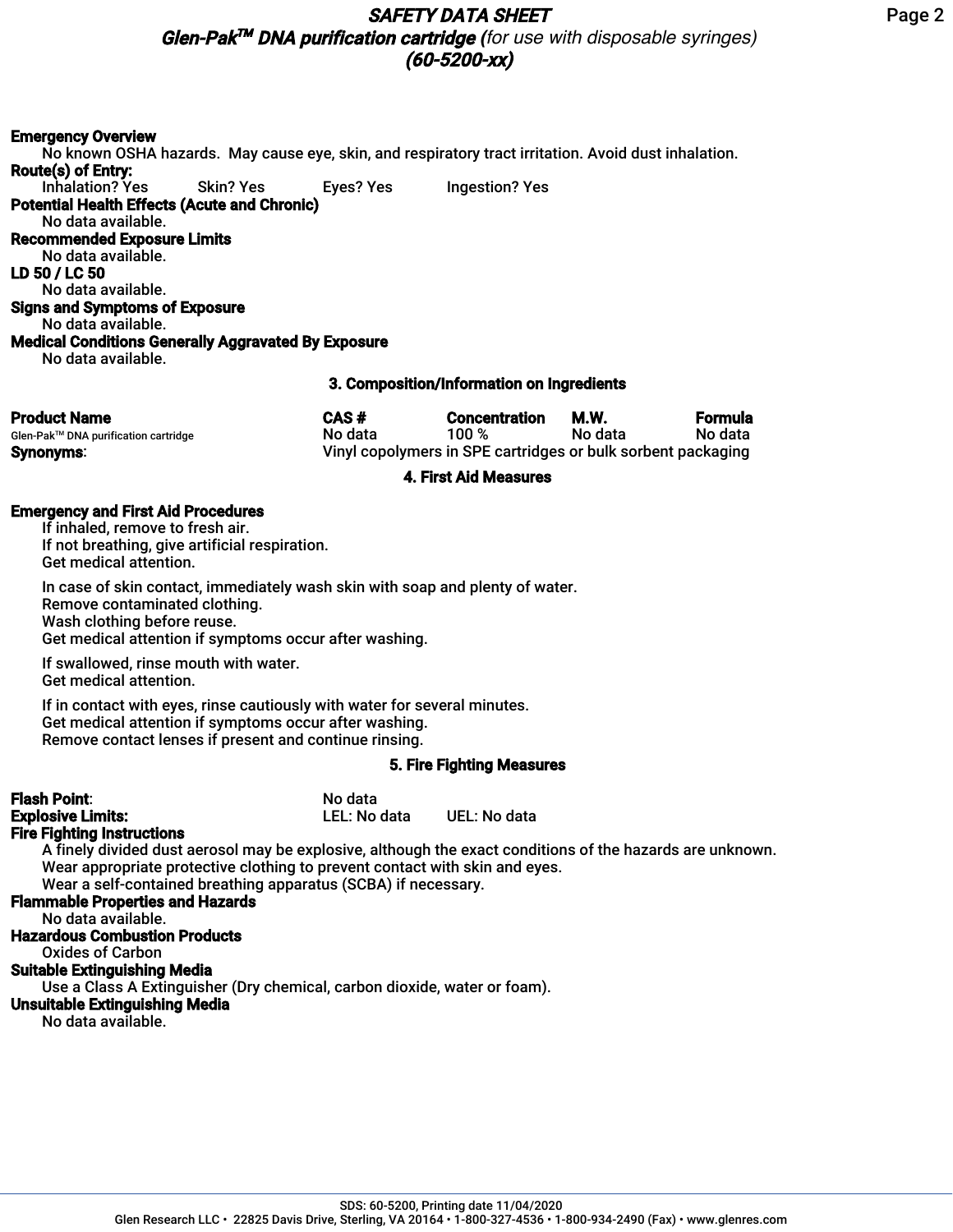## 6. Accidental Release Measures

## Steps To Be Taken In Case Material Is Released Or Spilled

Sweep up bulk of material and finish by wiping with a damp towel. Do not let product enter the drain. Wear impermeable gloves, safety glasses, dust mask and a lab coat when cleaning up the spill. A NIOSH dust mask is recommended when a possibility of dust inhalation exists. Local exhaust is usually sufficient.

## 7. Handling and Storage

# Precautions To Be Taken in Handling

Handle using safe laboratory practices. Avoid all direct contact. Minimize dust formation. Recommended Storage

Store in sealed container at ambient temperature away from sources of heat.

## Precautions To Be Taken in Storing

Keep container tightly closed. Store in well-ventilated place.

## Other Precautions

Protect from sunlight.

## 8. Exposure Controls/Personal Protection

| <b>Product Name</b>                                                            | CAS#    | <b>OSHA PEL</b>                     | <b>ACGIH TLV</b> | <b>Other Limits</b> |
|--------------------------------------------------------------------------------|---------|-------------------------------------|------------------|---------------------|
| Glen-Pak™ DNA purification cartridge                                           | No data | No data                             | No data          | No data             |
| <b>Respiratory Equipment (Specify Type)</b>                                    |         |                                     |                  |                     |
| A NIOSH dust mask is recommended when a possibility of dust inhalation exists. |         |                                     |                  |                     |
| <b>Eye Protection</b>                                                          |         |                                     |                  |                     |
| Safety glasses                                                                 |         |                                     |                  |                     |
| <b>Protective Gloves</b>                                                       |         |                                     |                  |                     |
| Impermeable gloves                                                             |         |                                     |                  |                     |
| <b>Other Protective Clothing</b>                                               |         |                                     |                  |                     |
| Normal laboratory apparel                                                      |         |                                     |                  |                     |
| <b>Engineering Controls (Ventilation etc.)</b>                                 |         |                                     |                  |                     |
| Local exhaust ventilation is usually sufficient                                |         |                                     |                  |                     |
| <b>Work/Hygienic/Maintenance Practices</b><br>Wash hands after handling        |         |                                     |                  |                     |
|                                                                                |         | 9. Physical and Chemical Properties |                  |                     |

| <b>Physical State:</b><br>Appearance:<br>Odor:<br><b>Odor Threshold:</b><br>pH:<br><b>Melting Point:</b><br><b>Freezing Point:</b>                                                                                                                                | [ ] Gas<br>Slight odor<br>No data<br>No data<br>Degrades before melting<br>No data<br>No data | [ ] Liquid   | [X] Solid<br>Loose white powder in SPE cartridges or bulk sorbent packaging |
|-------------------------------------------------------------------------------------------------------------------------------------------------------------------------------------------------------------------------------------------------------------------|-----------------------------------------------------------------------------------------------|--------------|-----------------------------------------------------------------------------|
| Initial Boiling Point and Boiling Range:<br><b>Flash Point:</b><br><b>Specific Gravity:</b><br><b>Evaporation Rate (Water=1):</b><br><b>Flammability:</b><br><b>Explosive Limits:</b><br>Vapor Pressure (vs. Air or mm Hg):                                       | No data<br>$\sim 0.3$ g/ml<br>No data<br>No data<br>LEL: No data<br><b>Negligible</b>         | UEL: No data |                                                                             |
| Vapor Density (vs. $Air = 1$ ):<br><b>Relative Density:</b><br><b>Solubility in Water:</b><br>Partition Coefficient (n-octanol/water):<br><b>Auto-ignition Temperature:</b><br><b>Decomposition Temperature:</b><br><b>Viscosity:</b><br><b>Percent Volatile:</b> | No data<br>No data<br><b>Insoluble</b><br>No data<br>No data<br>No data<br>No data<br>No data |              |                                                                             |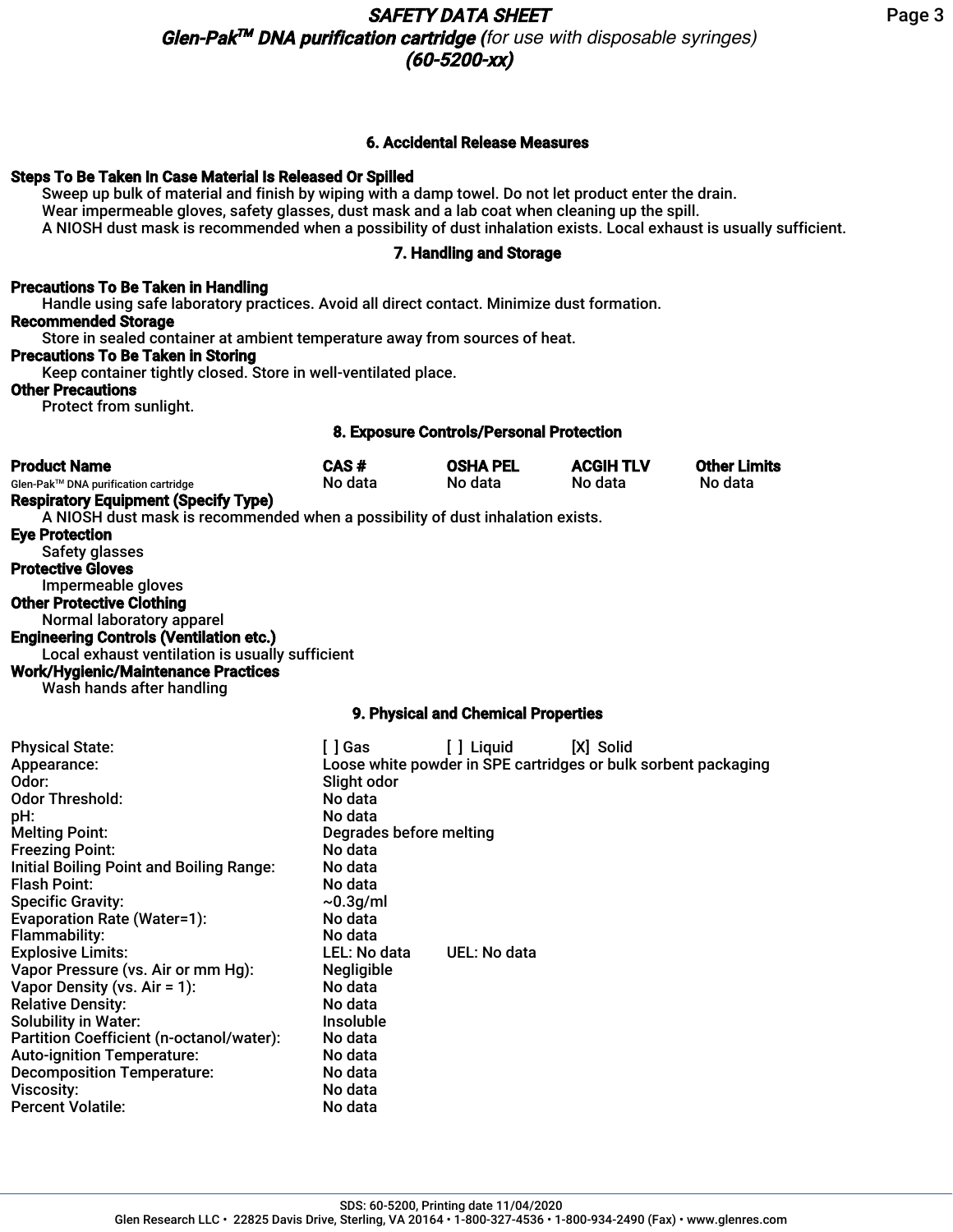## 10. Stability and Reactivity

| <b>Stability:</b><br><b>Conditions To Avoid - Instability</b><br>Stable under recommended storage conditions.<br><b>Incompatibility - Materials To Avoid</b><br>Strong oxidizing agents. Nitric Acid-explosive products may be formed.<br><b>Hazardous Decomposition or Byproducts</b>            | Unstable [ ]   | Stable [X]                         |             |             |
|---------------------------------------------------------------------------------------------------------------------------------------------------------------------------------------------------------------------------------------------------------------------------------------------------|----------------|------------------------------------|-------------|-------------|
| Oxides of carbon may evolve when heated to decomposition.                                                                                                                                                                                                                                         |                |                                    |             |             |
| <b>Possibility of Hazardous Reactions:</b>                                                                                                                                                                                                                                                        | Will occur [ ] | Will not occur [X]                 |             |             |
| <b>Conditions To Avoid - Hazardous Reactions</b><br>Stable material, hazardous polymerization will not occur.                                                                                                                                                                                     |                |                                    |             |             |
|                                                                                                                                                                                                                                                                                                   |                | 11. Toxicological Information      |             |             |
| To the best of our knowledge, the toxicological properties of this substance have not been investigated.<br>This product should be handled with the usual care when dealing with chemicals.                                                                                                       |                |                                    |             |             |
| <b>Product Name</b>                                                                                                                                                                                                                                                                               | CAS#           | <b>NTP</b>                         | <b>IARC</b> | <b>OSHA</b> |
| Glen-Pak™ DNA purification cartridge                                                                                                                                                                                                                                                              | No data        | No data                            | No data     | No data     |
| 12. Ecological Information                                                                                                                                                                                                                                                                        |                |                                    |             |             |
| No data available.                                                                                                                                                                                                                                                                                |                |                                    |             |             |
|                                                                                                                                                                                                                                                                                                   |                | <b>13. Disposal Considerations</b> |             |             |
| <b>Waste Disposal Method</b><br>For Product - Observe all federal, state and local regulations.<br>For Contaminated Packaging - Dispose of in compliance with regulations.<br>Sweep up bulk of material and finish by wiping with a damp towel. Avoid generating dust. Dispose of unused product. |                |                                    |             |             |

## 14. Transport Information

| <b>LAND TRANSPORT (49CFR)</b>           |                                                         |
|-----------------------------------------|---------------------------------------------------------|
| <b>49CFR Shipping Name</b>              | Not a dangerous material as defined in the regulations. |
| AIR TRANSPORT (ICAO/IATA)               |                                                         |
| <b>ICAO/IATA Shipping Name</b>          | Not a dangerous goods as defined in the regulations.    |
| <b>MARINE TRANSPORT (IMDG/IMO)</b>      |                                                         |
| <b>IMDG/IMO Shipping Name</b>           | Not a dangerous goods as defined in the regulations.    |
| <b>Marine Pollutant:</b>                | No data                                                 |
| <b>Additional Transport Information</b> |                                                         |
|                                         |                                                         |

Not regulated as a hazardous material or dangerous goods.

# 15. Regulatory Information

SARA 302 Components: No chemicals in this product are subject to reporting requirements of SARA Title III, Section 302.

California Prop. 65 Components: This product does not contain any chemicals known to State of California to cause cancer, birth defects, or any other reproductive harm.

SARA 313 Components: This product does not contain any chemical components with known CAS numbers that exceed the threshold reporting levels established by SARA Title III, Section 313.

This product has been reviewed for inclusion on the Candidate List of Substances of Very High Concern (SVHC) REACH – not listed. This product has been reviewed for inclusion on the Substances Restricted under REACH – not listed